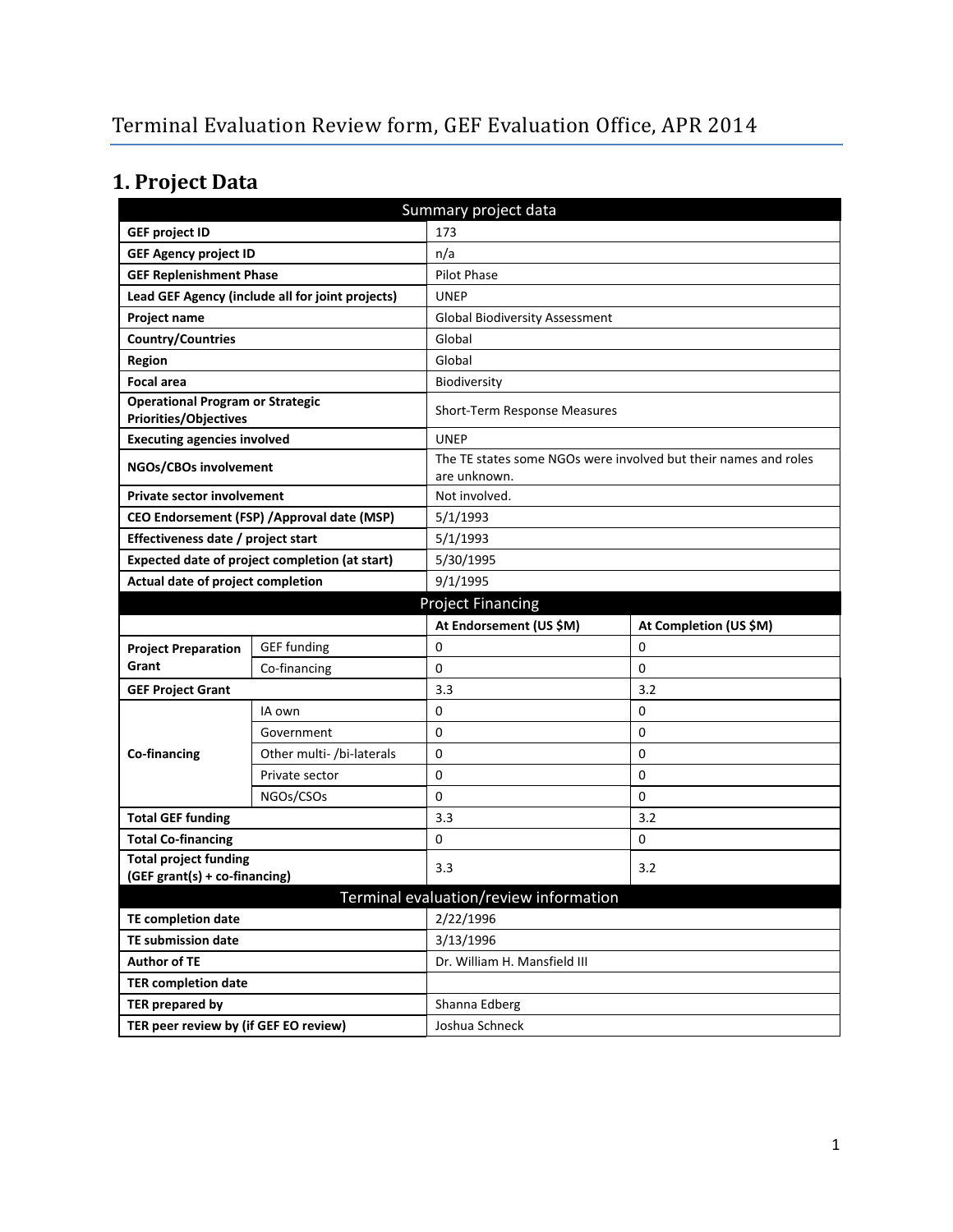#### **Criteria Final PIR IA Terminal Evaluation IA Evaluation Office Review GEF EO Review Project Outcomes and the computation of the computation of the computation of the computation of the computation of the computation of the computation of the computation of the computation of the computation of the comp Sustainability of Outcomes**  $n/a$  | n/a | n/a | U/A **M&E Design | n/a | n/a | MU M&E Implementation**  $n/a$  n/a n/a n/a l U/A **Quality of Implementation**  $\begin{vmatrix} n/a & n/a \end{vmatrix}$  n/a  $\begin{vmatrix} n/a & n/a \end{vmatrix}$  MS **Quality of Execution n/a** n/a n/a n/a n/a n/a n/a MS **Quality of the Terminal Evaluation Report** n/a n/a n/a n/a n/a n/a n/u

## **2. Summary of Project Ratings**

### **3. Project Objectives**

#### 3.1 Global Environmental Objectives of the project:

The global environmental objective of the project is to complement the Convention on Biological Diversity by providing a synthesis of current scientific knowledge of biodiversity, which will enable governments and institutions to better conserve the planet's biological wealth. The project will enable "the first comprehensive peer review ever undertaken on the relevant theories and issues of biodiversity" (Project Document, page 2).

#### 3.2 Development Objectives of the project:

The development objective of the project is to produce a peer-reviewed report and a policymakers' guide assessing the globe's biological diversity. The report will involve the contributions of hundreds of scientists and will consider topics such as the dynamics of biodiversity, its magnitude and distribution, biodiversity monitoring, ecosystem functioning, socioeconomic dimensions of biodiversity, the consequences of human action, and methods for conservation, restoration, and sustainable use of biodiversity.

3.3 Were there any **changes** in the Global Environmental Objectives, Development Objectives, or other activities during implementation?

No significant changes were reported; minor changes were made to the organization of the report for editorial reasons.

### **4. GEF EO assessment of Outcomes and Sustainability**

Please refer to the GEF Terminal Evaluation Review Guidelines for detail on the criteria for ratings.

Relevance can receive either a Satisfactory or Unsatisfactory rating. For Effectiveness and Cost efficiency, a six point rating scale is used (Highly Satisfactory to Highly Unsatisfactory), or Unable to Assess. Sustainability ratings are assessed on a four-point scale: Likely=no or negligible risk; Moderately Likely=low risk; Moderately Unlikely=substantial risks; Unlikely=high risk. In assessing a Sustainability rating please note if, and to what degree, sustainability of project outcomes is threatened by financial, sociopolitical, institutional/governance, or environmental factors.

Please justify ratings in the space below each box.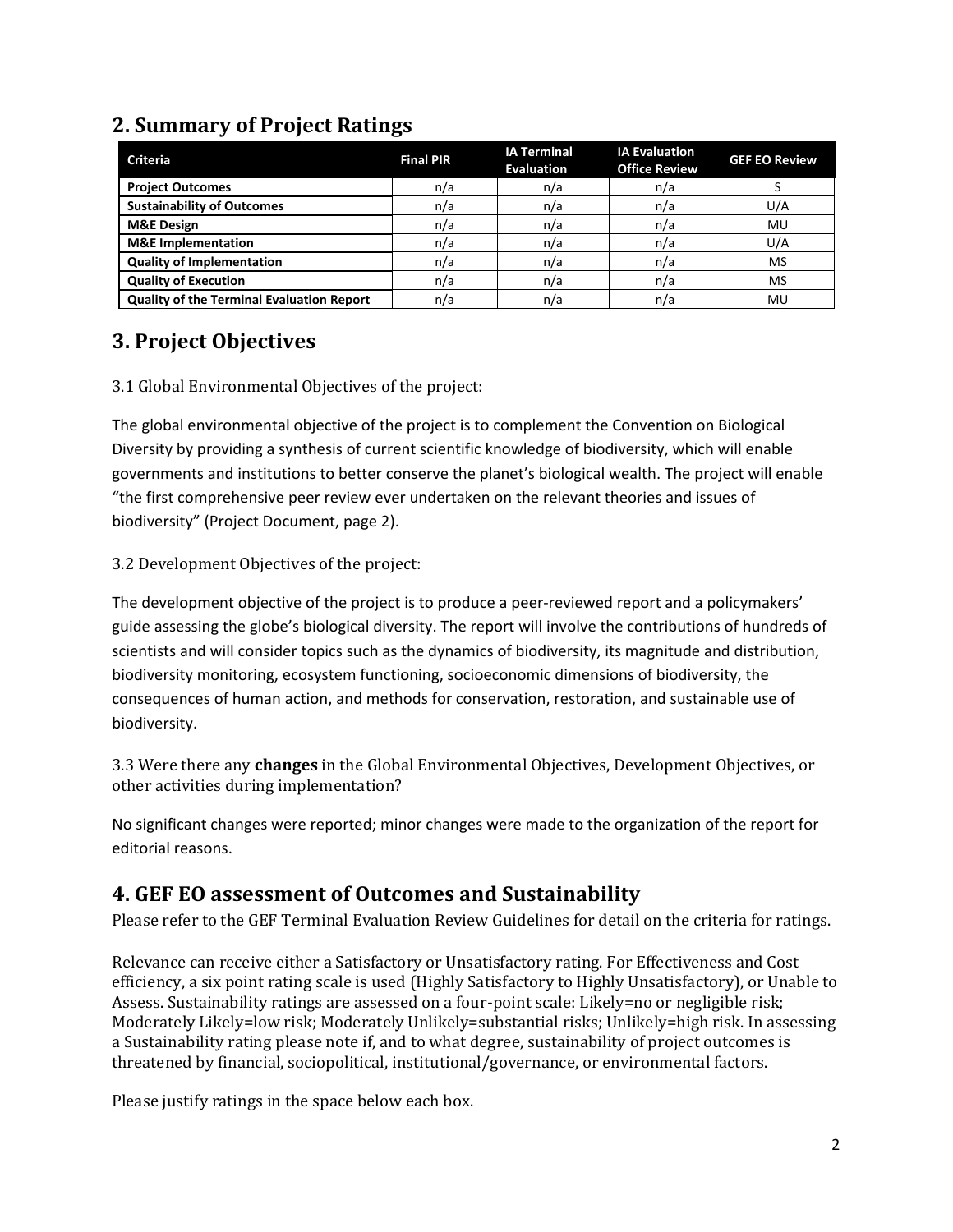| 4.1 Relevance | Rating: Satisfactory |
|---------------|----------------------|
|               |                      |

Although the project is global and does not fall under any single Operational Program, it is clearly relevant to the GEF's program of work on biodiversity. The GEF is committed to addressing threats to global biodiversity and fulfilling the objectives of the Convention on Biological Diversity, and this project was proposed as a parallel activity in support of the Convention on Biological Diversity. The project would fulfill a need for an updated and scientific overview of biodiversity issues, and would bring awareness to knowledge gaps, priorities for action, and the effectiveness of conservation strategies. The project was intended to aid policymakers, scientists, and environmental organizations for future conservation efforts.

| 4.2 Effectiveness | Rating: Satisfactory |
|-------------------|----------------------|
|                   |                      |

The project produced the intended report: the Global Biodiversity Assessment, including a policymakers' guide and an executive summary available as a separate booklet. The Subsidiary Body on Scientific, Technical, and Technological Advice of the Convention on Biological Diversity accepted the draft version of the Global Biodiversity Assessment at their first meeting in Paris, and the final published version of the Assessment was launched at the second Conference of the Parties. The TE reports that "the publication was well received, and it is quite evident that the Global Biodiversity Assessment will be used as the common reference by the Subsidiary Body on Scientific, Technical, and Technological Advice of the Convention on Biological Diversity in their future work" (TE, page 5). The Global Biodiversity Assessment also "provides an invaluable baseline for all science-based implementation of the Convention on Biological Diversity" (TE, page 6). The TE reports that the Assessment is "already being used at the national level," but does not explain in what way or by whom (TE, page 6). Ongoing GEF biodiversity projects as well as GEF strategies for biodiversity will also benefit from the Assessment, but the TE does not explain how this will occur or whether plans have been made to integrate the findings of the Global Biodiversity Assessment into GEF operations.

2,300 copies of the report were distributed by UNEP, as of a few months after publication. Around 4,000 copies of the Summary for Policy Makers were also distributed. The TE reports that "some of the coordinators expressed doubts about the effectiveness of the launching of the book" and "some frustration has…been expressed over the fact that the distribution of the book has been slower than expected," but does not elaborate on these points (TE, page 5). Project effectiveness is rated satisfactory for the completion and distribution of the Global Biodiversity Assessment.

|  | 4.3 Efficiency | Rating: Moderately Satisfactory |
|--|----------------|---------------------------------|
|--|----------------|---------------------------------|

Several issues were reported regarding project efficiency, although "the quality of the project output compared to the time restrictions imposed on the project demonstrates that project management in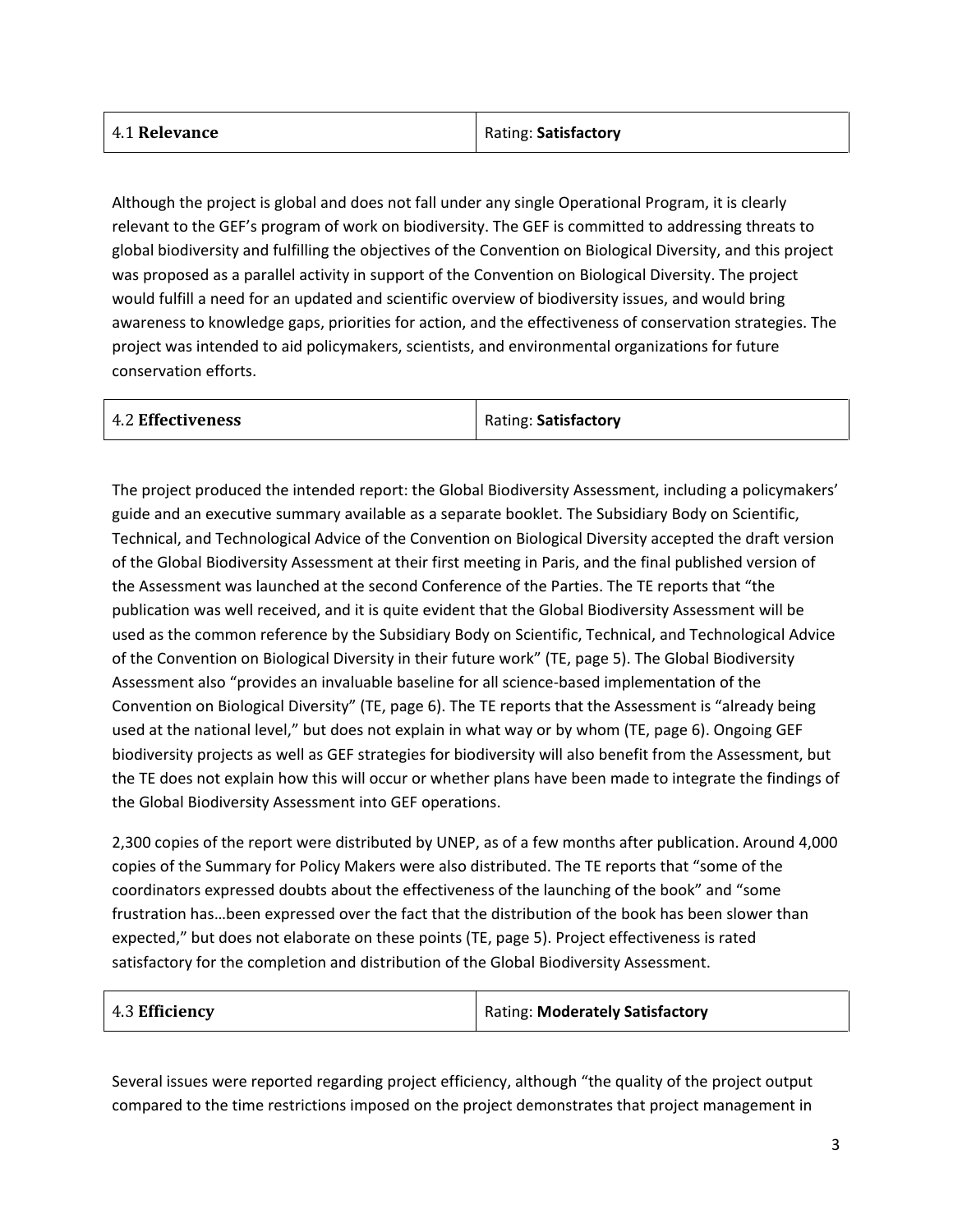general must have been relatively efficient" (TE, page 8). At the start of the project, "there was a lack of concrete planning and correct appreciation of the logistics involved" (TE, page 8). Too few staff members were assigned to the project by UNEP, which caused a number of delays. There were also delays in finalizing subcontracts, which caused frustration among the subcontracted institutions. In addition, the TE states that "the production of the Summary for Policy Makers proved to be difficult and caused substantial controversy during the editorial workshop in Panama" but does not describe the cause or outcome of this (TE, page 4). The project deadline was extended from April to November 1995, but the TE does not explain why.

In the words of the TE: "The actual value of the work put down by professionals in the Global Biodiversity Assessment process is vastly higher than the project budget of USD 3.3 million. The value of 1,300 experts' efforts would by normal costing probably reach at least the same amount. Thus the substantive output is very good value for money, and is to a large extent testimony to the importance of the Global Biodiversity Assessment as seen by the scientific community" (TE, pages 9-10).

| 4.4 Sustainability | Rating: Unable to assess |
|--------------------|--------------------------|
|--------------------|--------------------------|

*Financial*: **Unable to assess**; the TE states that the Global Biodiversity Assessment needs to be updated regularly to remain relevant, but does not state whether there are any mechanisms in place to ensure this.

*Sociopolitical*: **Unable to assess**; there is no information in the TE regarding sociopolitical risks. The TE reports that "the Global Biodiversity Assessment is already being used at the national level" but does not describe how or where it is being used (TE, page 6).

*Institutional*: **Unable to assess**; there is no information on institutional risks.

*Environmental*: **Not applicable**.

### **5. Processes and factors affecting attainment of project outcomes**

5.1 Co-financing. To what extent was the reported co-financing essential to the achievement of GEF objectives? If there was a difference in the level of expected co-financing and actual co-financing, then what were the reasons for it? Did the extent of materialization of co-financing affect project's outcomes and/or sustainability? If so, in what ways and through what causal linkages?

Not applicable; there was no co-financing.

5.2 Project extensions and/or delays. If there were delays in project implementation and completion, then what were the reasons for it? Did the delay affect the project's outcomes and/or sustainability? If so, in what ways and through what causal linkages?

The project was completed four months later than planned, but the TE does not explain why this occurred or what the effects were.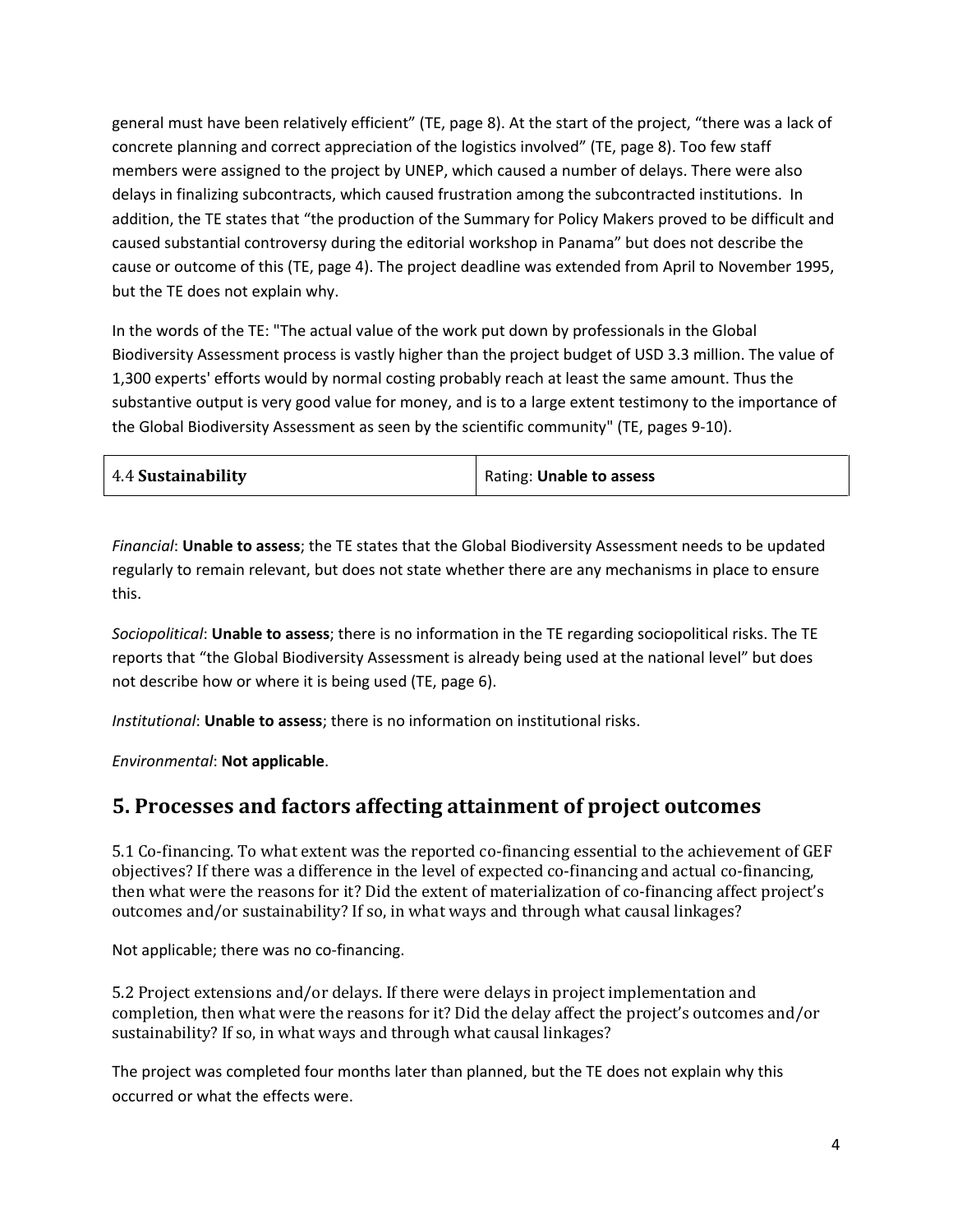5.3 Country ownership. Assess the extent to which country ownership has affected project outcomes and sustainability? Describe the ways in which it affected outcomes and sustainability, highlighting the causal links:

This was a global project involving the efforts of the world's scientists. Country ownership is only applicable insofar as governments make use of the Global Biodiversity Assessment to inform their policy decisions. To that end, the TE reports that "the Global Biodiversity Assessment is already being used at the national level" but does not describe how or where it is being used (TE, page 6).

## **6. Assessment of project's Monitoring and Evaluation system**

Ratings are assessed on a six point scale: Highly Satisfactory=no shortcomings in this M&E component; Satisfactory=minor shortcomings in this M&E component; Moderately Satisfactory=moderate shortcomings in this M&E component; Moderately Unsatisfactory=significant shortcomings in this M&E component; Unsatisfactory=major shortcomings in this M&E component; Highly Unsatisfactory=there were no project M&E systems.

Please justify ratings in the space below each box.

| 6.1 M&E Design at entry | Rating: Moderately Unsatisfactory |
|-------------------------|-----------------------------------|
|-------------------------|-----------------------------------|

The Project Document did not contain many specifics on M&E design. It stated that a team will be selected to monitor progress, and the Task Manager is responsible for semiannual progress reports. There are no targets specified for the project's indicators; the Project document lists the following under its Achievement Indicators: "Use and discussion of the report by the Subsidiary Body on Scientific, Technical, and Technological Advice of the Convention on Biological Diversity, targeted distribution of and public demand for the report, the policy makers' guide, and the executive summary documents, [and] scientific interest and follow-up of the discussion, manifested in scientific papers and articles" (Project Document, page 4).

M&E design is rated moderately unsatisfactory for the lack of targets and specific monitoring mechanisms.

| 6.2 M&E Implementation | Rating: Unable to Assess |
|------------------------|--------------------------|
|------------------------|--------------------------|

The TE does not contain any information on project M&E.

### **7. Assessment of project implementation and execution**

Quality of Implementation includes the quality of project design, as well as the quality of supervision and assistance provided by implementing agency(s) to execution agencies throughout project implementation. Quality of Execution covers the effectiveness of the executing agency(s) in performing its roles and responsibilities. In both instances, the focus is upon factors that are largely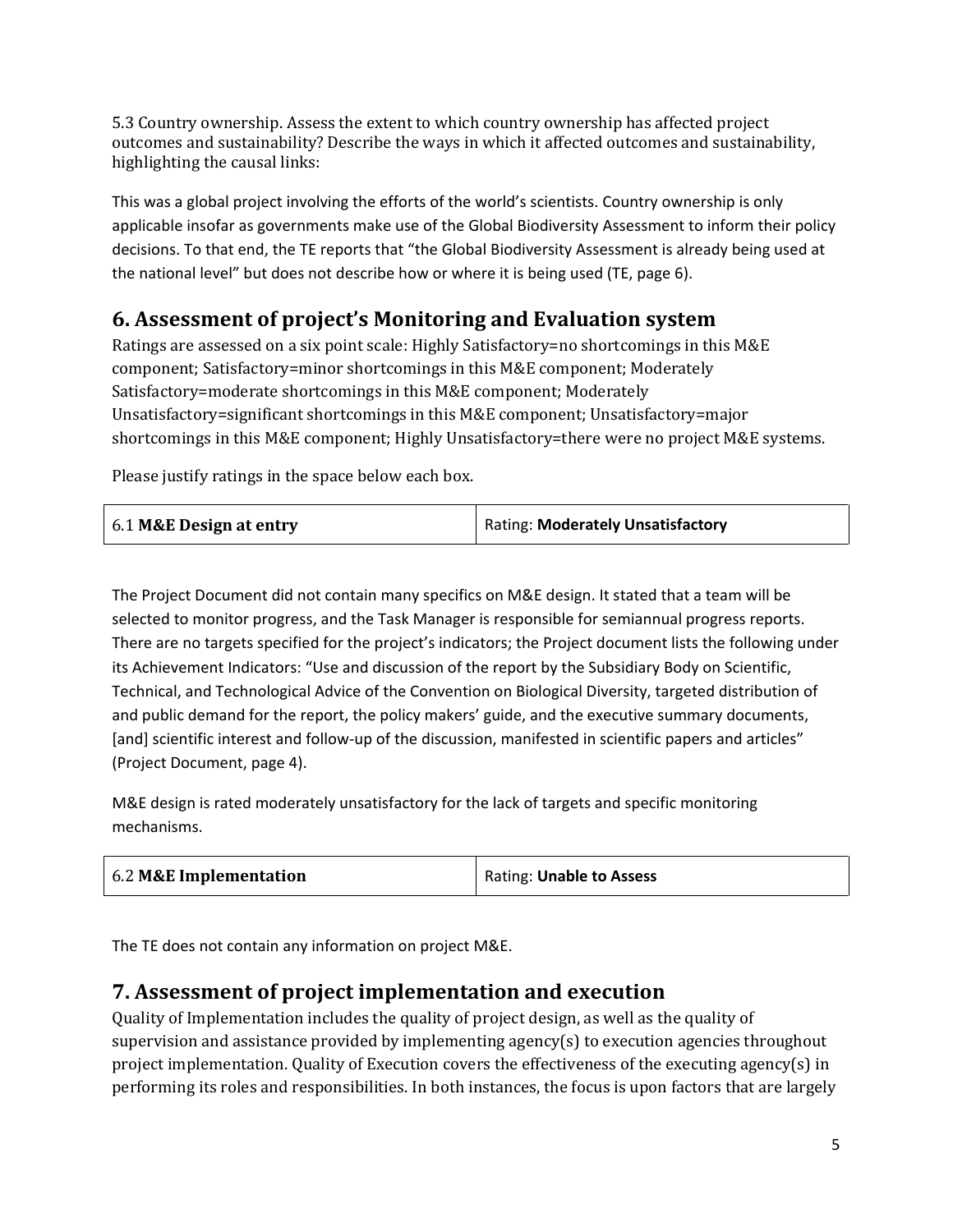within the control of the respective implementing and executing agency(s). A six point rating scale is used (Highly Satisfactory to Highly Unsatisfactory), or Unable to Assess.

Please justify ratings in the space below each box.

Project design was adequate, although there were no mechanisms for producing policy recommendations as part of the Global Biodiversity Assessment. This was due to political concerns that any recommendations in the Global Biodiversity Assessment could potentially preempt the deliberations and implementation of the Convention on Biological Diversity. The TE suggests that future assessments should contain mechanisms for developing policy and management recommendations. In addition, "the project document…is characterized by a lack of detail as to the work plan and assessment process" (TE, page 4).

The TE states that the lack of a work plan in the project document was overcome by the planning efforts of the project implementers. However, the TE also criticizes UNEP's planning process: "Although UNEP has a tradition for informal in-house ad-hoc solutions to solve problems, project planning and budgeting should not rely on this mechanism" (TE, pages 8-9).

| Rating: Moderately Satisfactory |
|---------------------------------|
|                                 |

UNEP was both the project implementer and executor. Minor problems with project execution included too few staff assigned to the project and delays in finalizing subcontracts. The TE reports that at the start of the project, "there was a lack of concrete planning and correct appreciation of the logistics involved" (TE, page 8). But in the end, the project was completed according to specifications.

### **8. Assessment of Project Impacts**

*Note - In instances where information on any impact related topic is not provided in the terminal evaluations, the reviewer should indicate in the relevant sections below that this is indeed the case and identify the information gaps. When providing information on topics related to impact, please cite the page number of the terminal evaluation from where the information is sourced.* 

8.1 Environmental Change. Describe the changes in environmental stress and environmental status that occurred by the end of the project. Include both quantitative and qualitative changes documented, sources of information for these changes, and how project activities contributed to or hindered these changes. Also include how contextual factors have contributed to or hindered these changes.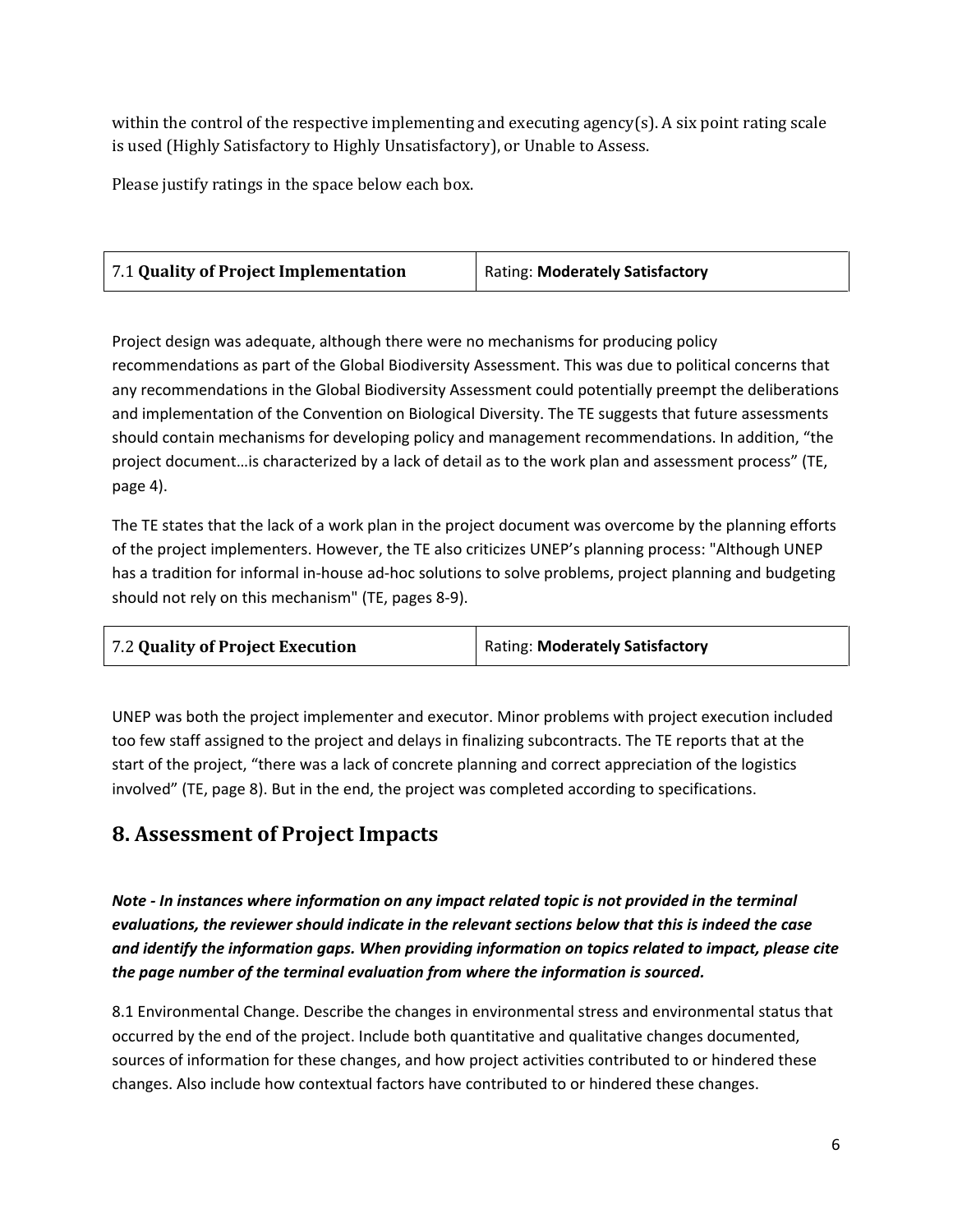Not applicable to the project.

8.2 Socioeconomic change. Describe any changes in human well-being (income, education, health, community relationships, etc.) that occurred by the end of the project. Include both quantitative and qualitative changes documented, sources of information for these changes, and how project activities contributed to or hindered these changes. Also include how contextual factors have contributed to or hindered these changes.

#### Not applicable to the project.

8.3 Capacity and governance changes. Describe notable changes in capacities and governance that can lead to large-scale action (both mass and legislative) bringing about positive environmental change. "Capacities" include awareness, knowledge, skills, infrastructure, and environmental monitoring systems, among others. "Governance" refers to decision-making processes, structures and systems, including access to and use of information, and thus would include laws, administrative bodies, trustbuilding and conflict resolution processes, information-sharing systems, etc. Indicate how project activities contributed to/ hindered these changes, as well as how contextual factors have influenced these changes.

#### a) Capacities

The Global Assessment of Biodiversity contains a synthesis of current knowledge on biodiversity, as well as a comprehensive reference list. The TE states that it is "of immense practical usefulness to all scientists and managers" (TE, page 4). It provides a basis to identify priority areas for research and conservation action, including future GEF policies. The TE states that GEF Biodiversity projects "will substantially benefit from the outputs of the Global Biodiversity Assessment" (TE, page 7). No further information is available.

#### b) Governance

The project intended to improve national and global governance on biodiversity, but there were no specific governance impacts that resulted directly from the project. The TE reports that "the Global Biodiversity Assessment is already being used at the national level" but does not describe how or where it is being used (TE, page 6). No further information is available.

8.4 Unintended impacts. Describe any impacts not targeted by the project, whether positive or negative, affecting either ecological or social aspects. Indicate the factors that contributed to these unintended impacts occurring.

The TE reports that as a side effect of the project, many scientists are now more aware of the wider context in which their field of expertise operates. This new perspective may make them more useful in the future to management and policymakers. No other information is available.

8.5 Adoption of GEF initiatives at scale. Identify any initiatives (e.g. technologies, approaches, financing instruments, implementing bodies, legal frameworks, information systems) that have been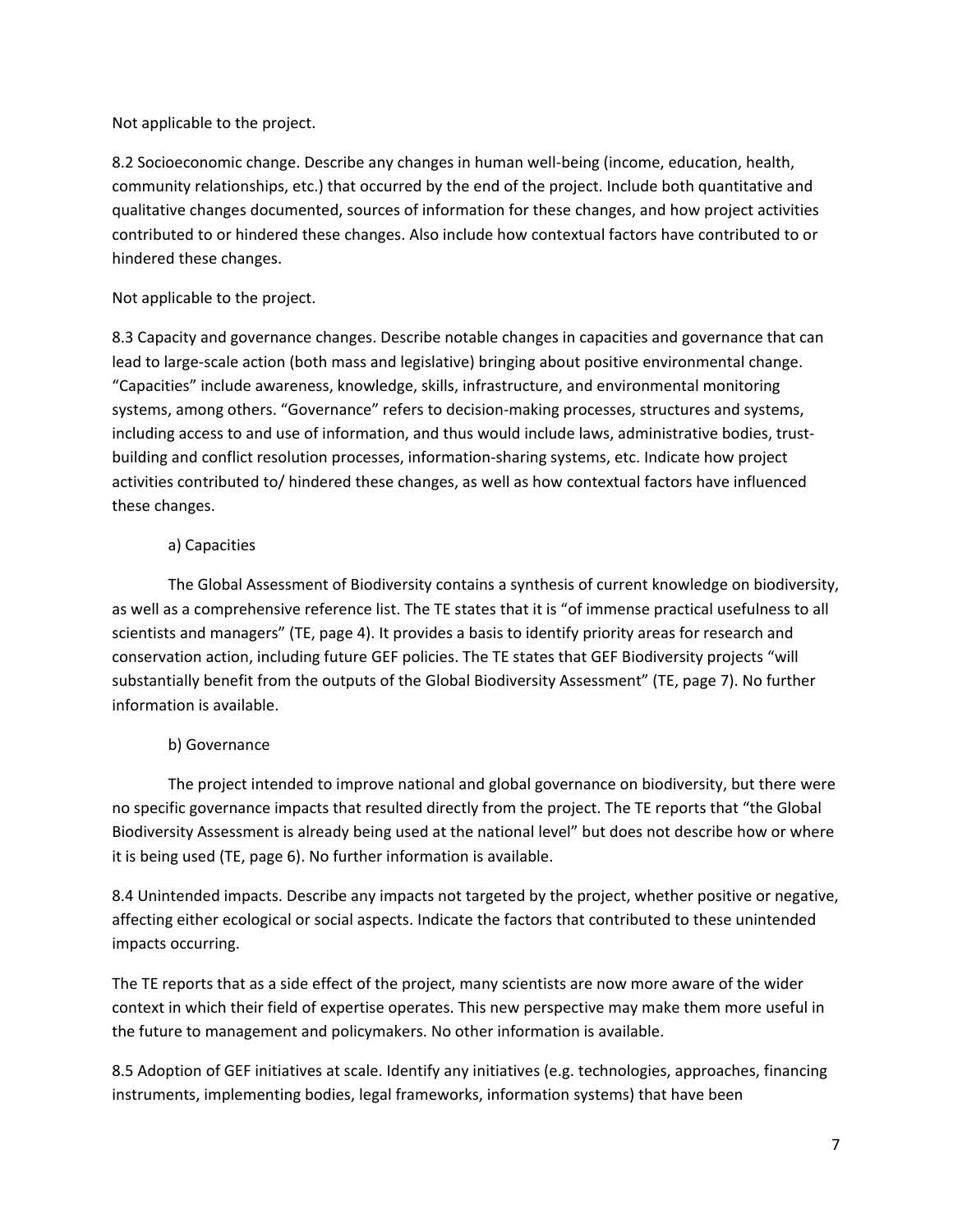mainstreamed, replicated and/or scaled up by government and other stakeholders by project end. Include the extent to which this broader adoption has taken place, e.g. if plans and resources have been established but no actual adoption has taken place, or if market change and large-scale environmental benefits have begun to occur. Indicate how project activities and other contextual factors contributed to these taking place. If broader adoption has not taken place as expected, indicate which factors (both project-related and contextual) have hindered this from happening.

The project's approach of synthesizing knowledge on one topic from scientists around the world was being replicated at the time of writing of writing of the TE. A report on the human values of biodiversity, particularly as seen by indigenous peoples, was in process. There were other thematic assessments being proposed at the time, such as an assessment of forest biodiversity. No other information is available in the TE.

### **9. Lessons and recommendations**

9.1 Briefly describe the key lessons, good practices, or approaches mentioned in the terminal evaluation report that could have application for other GEF projects.

No key lessons or good practices were mentioned in the TE.

9.2 Briefly describe the recommendations given in the terminal evaluation.

Mechanisms should be created for developing policy and management recommendations in future assessments.

Projects should be operated by full-time personnel throughout the project, including a task manager and fund manager.

An electronic version of the Global Biodiversity Assessment should be developed and updated regularly.